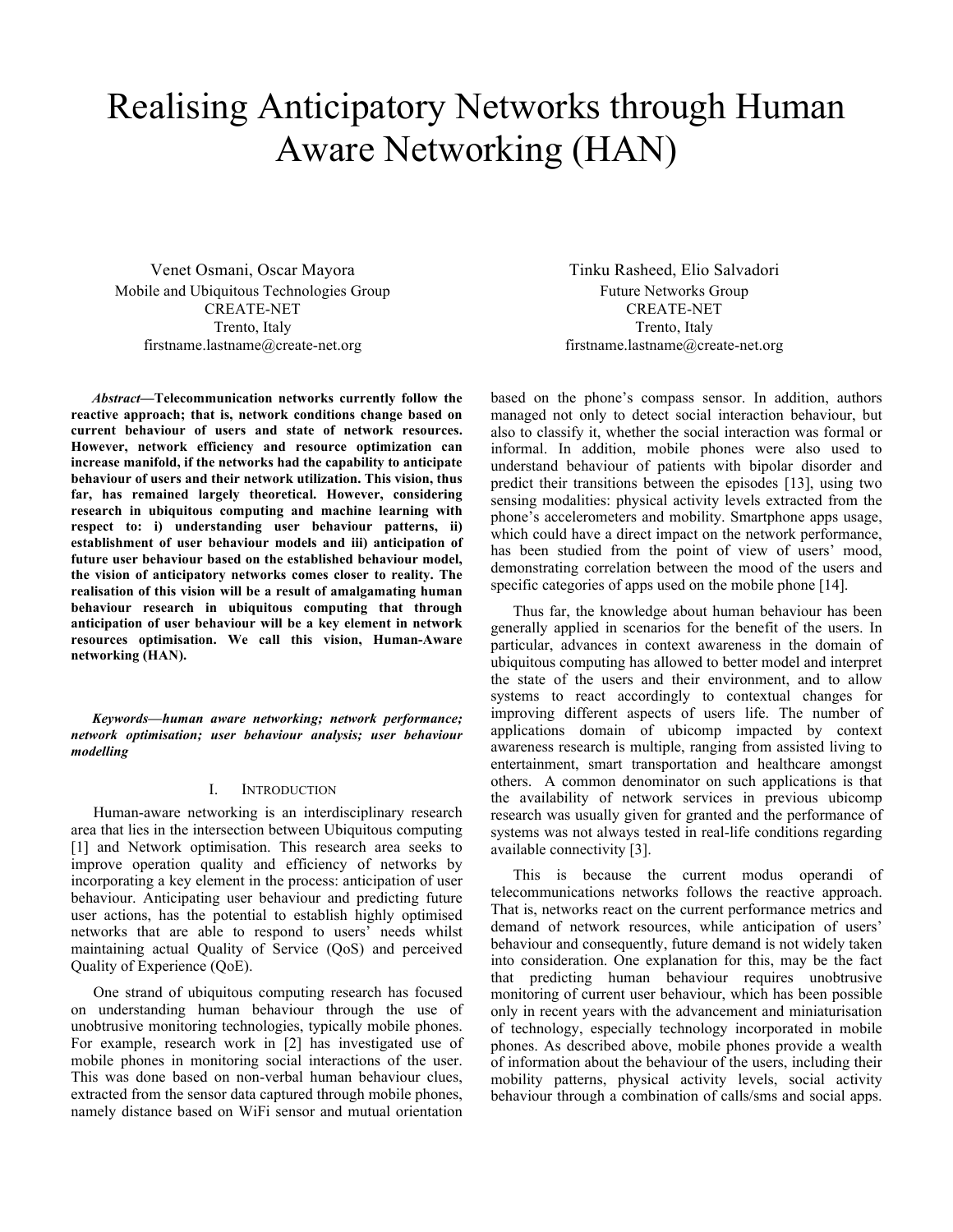This amount of information allows establishment of user behaviour models, which can then be used to anticipate future user actions and extract aspects that are relevant to network optimisation. This in turn allows establishment of humanaware networks that through anticipation of user actions gain the capability to optimise network resources with respect to QoS and QoE.

Such radical changes to network design have led network operators and vendors to consider fundamental changes in the design of the future fifth generation (5G) cellular networks [18]. The industry perception towards the concept of mobile performance is evolving, and so are the associated performance metrics. Today, 4G network performance is evaluated based on "hard" metrics, including peak data rates, coverage, and spectral efficiency. The 5G networks are expected to expand the performance metrics centered on the user's quality of experience (QoE), both in a qualitative and quantitative sense, including factors such as ease of connectivity with nearby devices, improved energy efficiency etc. Such user-centric and context-aware notion will permit operators to deliver personalized content and assistance services. However, the 5G architecture and the network elements should incorporate new ways to deliver this level of personalization.

## II. RELATED WORK

To the authors knowledge there is not previous work reported in the literature on utilizing user activity and behavior analysis detected from mobile devices for maximizing QoE in networking scenarios. However there is previous work in the fields of ubicomp and networking that if related together, may be used as foundations for setting up a path of convergence between these two research disciplines for developing the HAN paradigm. HAN may benefit from the experience of 1) ubicomp research on acquiring needs, contexts and identified behaviors from users domain and 2) networking research for estimating optimum connectivity parameters from networked applications domain.

# *A. Ubicomp Assets for Networking*

Advances in ubicomp research allow to perform human activity and context recognition through wearable and mobile devices with reasonably high accuracy defined under nonambiguous and measurable performance criteria [4]. Several application domains such as wellbeing, fitness, assisted living, smart transportation, logistics, healthcare, energy saving, selfmanagement, entertainment and marketing amongst others have found a benefit on the use of context and activity recognition through the usage of mobile devices [5]. Moreover these researches focus mainly on impacting aspects of daily living of users and still haven't exploited their potential to contribute to networking domain. In addition, research on automatic mobile monitoring has achieved to estimate not only objective data representing specific activities such as walking, running, sleeping, etc. but to provide the basis for understanding more sophisticated human behaviours from automatically captured behavioural cues (like in honest signals research) such as sociability, mood, and human intentions [6]. In particular referring to estimation of human intentions, the prediction of activities and behaviours using mobile phones sensors in past ubicomp research has demonstrated to be feasible [7].

Other recent work in ubicomp community relevant for HAN paradigm development consists in predicting mobile applications usage accordingly to previous behaviour patterns and users intentions [8]. On their research the main motivation was to understand and predict applications usage in different locations and contexts for providing users with simplified access through adaptive user interfaces in the mobile phone screen depending on most frequently used applications. Other related research, defined new applications usage models for producing robust app predictions for enabling in one hand significant smartphone system optimizations at the interface level and in the other to proposed possible future developments on pre-loading apps when potentially needed for giving a perception of being virtually instantaneous and to cache network content potentially providing the appearance to the user of much higher network speeds [9].

# *B. Networking Related Research*

Ongoing research on Applications Aware Networking (AAN) is related to HAN in the sense that it focuses on defining the network resources based on customer demand. In these cases, application awareness is related to the different tools that service providers use to optimize network resources accordingly to the required performance of overlay applications in terms of bandwidth, delay and jitter among others. In AAN the focus is on understanding the requirements from the different applications in order to define resources allocation through a Software-Defined-Networking (SDN) approach. An example of this is the provisioning of prioritized Service Levels Agreements (SLAs) depending on the requirements of different types of applications. Differently to HAN, in AAN, the focus is on applications while the user behavior and intentions are not considered to establish possible network consumption demands.

Other research considers content consumption patterns of users and connected objects that are located in proximity in order to identify frequently used content and position it in nodes nearby [10]. This is done by establishing relational metrics among objects in the real world (e.g. people, locations, things) and the content itself to establish closeness relationships and similarity patterns on content consumption relating users through a social-distance criteria [11]. With this approach the intention is to reduce traffic congestion by moving and storing the frequently used content by a series of users in nearby nodes to provide better content delivery.

Recent approaches are focusing on the concept and theoretical foundation of Anticipatory Networks [12] to exploit network predictability and adaptability to upcoming events in a way to anticipate requirements to improve operation quality and efficiency. This approach is well in-line with potential future scenarios enabled by 5G technologies and the upcoming next wave of the digital society.

### III. INSIGHTS AND POTENTIAL CHALLENGES

One of the grand challenges in realizing Human-aware networking will require paradigm shift from current reactive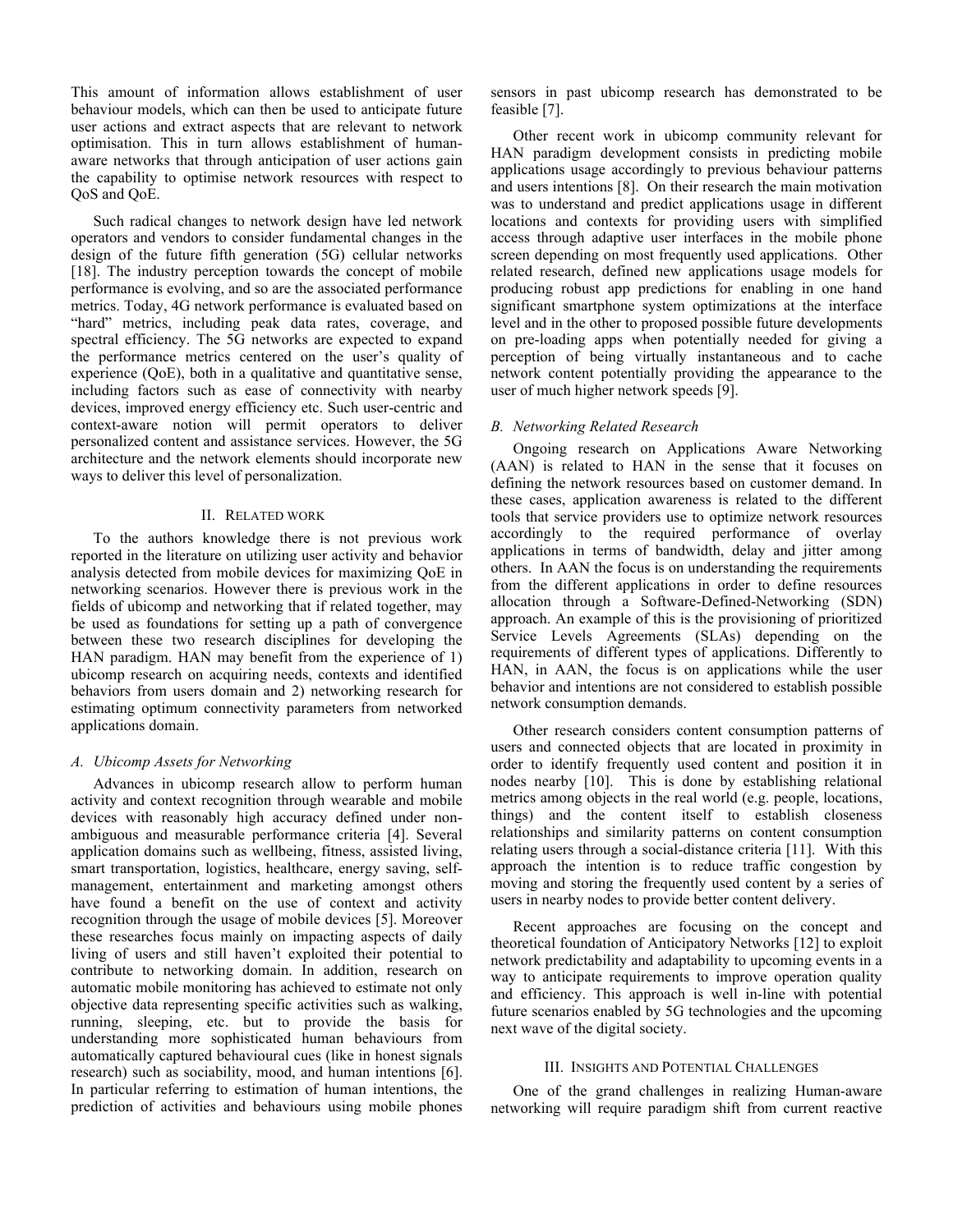networks to proactive and anticipatory networks with the human behaviour analysis as the key input to anticipatory networks. Real-time human behaviour analysis plays an important role in network performance and when brought down to networking, will call for a foundational, human-aware layer, a rethinking of networks and networked services, which need to embed a thorough quantitative understanding of the human behaviour, as well as modelling and design methodologies for capturing and exploiting such humannetwork interaction. By incorporating such a proactive usercentric paradigm to 5G network architecture will allow the network nodes (i.e., base stations and handhelds/smartphones) to exploit the users' context information, anticipate the users' demands and leverage their predictive abilities to achieve significant resource savings to guarantee the perceived qualityof-service (QoS) requirements and cost/energy expenditures [16]. As a result of such human-aware network layer incorporated into the 5G paradigm, the network and its elements can collectively track, learn and build users' demand profiles to predict/anticipate future requests, leveraging the user requests (henceforth the user behaviour) and the vast amount of available data. Leveraging the predictive capabilities, users are scheduled in a more efficient manner and resources maybe pre-allocated more intelligently, by anticipating the peak-hour demands during the off-peak times.

By exploiting the statistical traffic patterns and users' context information, the human-aware network paradigm allows to better predict when users contents are requested with the appropriate amount of resources needed. The novel design paradigms that allow proactive caching of information close to the network edge can leverage such user-awareness in an efficient manner, whereby the network is aware of the locations where the contents interested for the user are precached. Furthermore, such user-awareness will improve resource efficiency in terms of managing the mobility in the network, which is a major bottleneck in 4G networks, and at the same time, will permit the dense 5G networks to save enormous amounts of energy by reducing the amount of signalling information, and backhaul traffic, especially by predicting the user behaviour and context/content requirements.

However, 5G networks are predicted to move from the current human-centric communication scenarios to largely machine-oriented communication scenarios, leading to the coexistence of human-centric and machine-type applications which will impose very diverse requirements on future 5G network deployments [15]. Such new scenarios, e.g. missioncritical control applications, will create far more stringent latency and most importantly, flexibility and reliability requirements on future mobile and wireless communication systems [17]. Such diversity in the connected devices calls for specific attention to the way in which the anticipatory network paradigm is designed which can incorporate the diverse user requirements and provide the ultra-reliability and tactile features that are expected by the future 5G scenarios. A great degree of simplification can be achieved by anticipating the user needs in a fine-grained manner, categorized by the devices'/users' expectations, and matching it with the network state, which will permit the operators to provision resources in

a transparent and scalable manner for the wide variety of services without saturating the network. Furthermore, the network operators can indulge into novel means of management of the services, by incorporating dynamic metrics linked to the anticipatory behaviour, assessing user/machine behaviour/expectations and at the same time, measuring the network state in a proactive and time-bound manner.

There are three challenges that emerge, tightly intertwined: First, user interests should be matched with network-related aspects (cost, performance, quality of the expected access/delivery conditions, predictions on resource availability, etc). Since network load is ultimately determined by the free choice of the user among alternatives, a thorough understanding is required on how network feedbacks should be devised and presented, and how humans react to network feedbacks in taking alternative decisions. As such, methodologies and insights adapted from human sciences, as well as cognitive models of decision-making, become now essential and integral aspects in networking.

Second, human behaviour becomes a novel key instrument for controlling network performance and providing improved quality of experience and better end user services. The exploitation of the human dimension in the network operation indeed calls for solutions able to discover, predict and rank, best fit opportunistically available resources and services, along with new algorithms able to integrate human adaptability in the network operation, and means to devise the most effective and convenient feedbacks to the users. Third, the current telecommunication networks, in particular, the 4G mobile networks, are heavily network-centric and the resources scheduled for the users and the applications/services that are provisioned for the users and the user QoS are largely dimensioned by the network in a static manner. Inorder to incorporate the user behaviour, application-awareness and the dynamic network state in a consistent manner, the network elements, in particular, at the edges, need to be re-designed to tune to such changes, and the same time, there should be an architectural implication on the end-to-end scale, whereby the collective impact of the anticipatory changes to the network is efficiently managed. This calls for more integrated devicecentric 5G architecture design and disruptive changes in the system level that collectively impacts the network nodes and elements.

The ability to change the network performance not only through usual routing, caching, or data replication means, but also through network-assisted human workload adaptation via tailored network feedbacks, calls for a rethinking of network optimization and traffic engineering approaches, either in terms of models and relevant formulations, as well as in terms of exploited methodologies, which should be made capable of capturing the human behavior. At the same time, a new research avenue consists in the network-aware rethinking of recommending and incentive/reward systems. We believe that the experience of previous work in ubicomp and networking can exploit their synergies to constitute the basis for the required research agenda leading to Human-Aware Networking, as a possible approach to address predictability of users needs and the consequent anticipation of network provisioning.